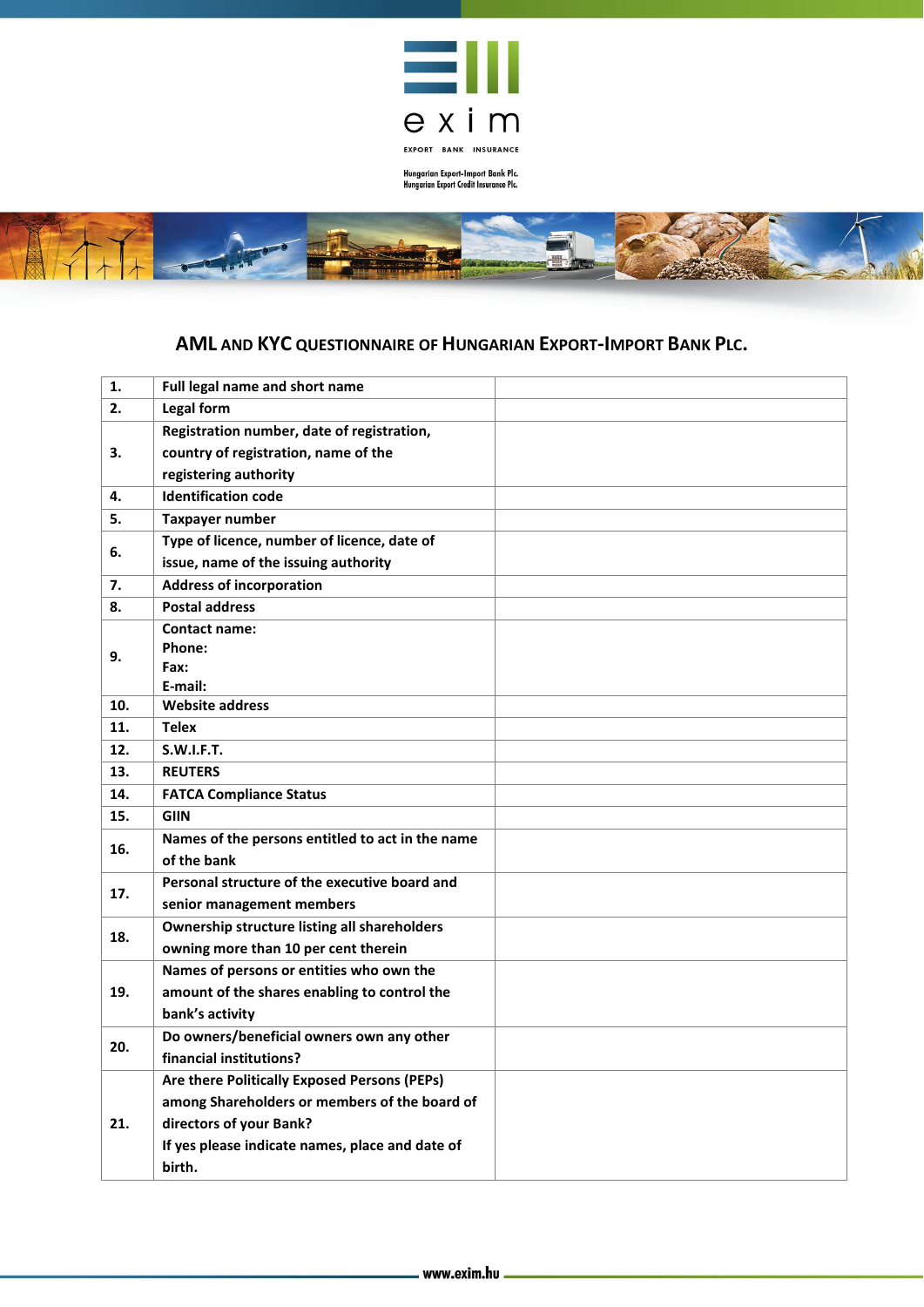

- 1

Hungarian Export-Import Bank Plc.<br>Hungarian Export Credit Insurance Plc.



| 22. | Network of branches/Representative offices                       |
|-----|------------------------------------------------------------------|
| 23. | Affiliates, subsidiaries                                         |
| 24. | <b>Name of external auditors</b>                                 |
|     | Name of the regulating authority of the country                  |
| 25. | of residence                                                     |
|     | <b>Frequency of inspections</b>                                  |
| 26. | Has the Bank subjected to any investigation,                     |
|     | indictment, conviction or civil enforcement action               |
|     | related to money laundering, terrorism financing                 |
|     | and financing of proliferation of weapons of mass                |
|     | destruction during the past three years? Yes/No                  |
| 27. | Does the Bank open anonymous accounts?                           |
|     | Yes/No                                                           |
|     | Does the Bank have policies covering                             |
| 28. | relationships with Politically Exposed Persons                   |
|     | (PEP's), their family and close associates? Yes/No               |
|     | Does the Bank maintain correspondent relations                   |
|     | with the banks registered on territories with                    |
| 29. | privileged taxation policies and/or that do not                  |
|     | provide disclosing information on effected                       |
|     | financial transactions? Yes/No                                   |
| 30. | Does the Bank maintain correspondent relations                   |
|     | with shell banks? Yes/No                                         |
|     | Does the Bank provide AML training to relevant                   |
|     | employees that includes:                                         |
|     | Identification and reporting of                                  |
|     | transactions that must be reported to<br>government authorities. |
| 31. | <b>Examples of different forms of money</b><br>$\bullet$         |
|     | laundering involving the FI's products                           |
|     | and services.                                                    |
|     | Internal policies to prevent money                               |
|     | laundering. Yes/No                                               |
|     | Is the Bank required to comply with any Economic                 |
| 32. | Sanctions or Trade embargo programs imposed by                   |
|     | EU, UN, US? Yes/No                                               |
| 33. | Does the Bank search its customer account                        |
|     | database for persons and entities named under a                  |
|     | particular sanction programme?                                   |
|     | Yes/No.                                                          |